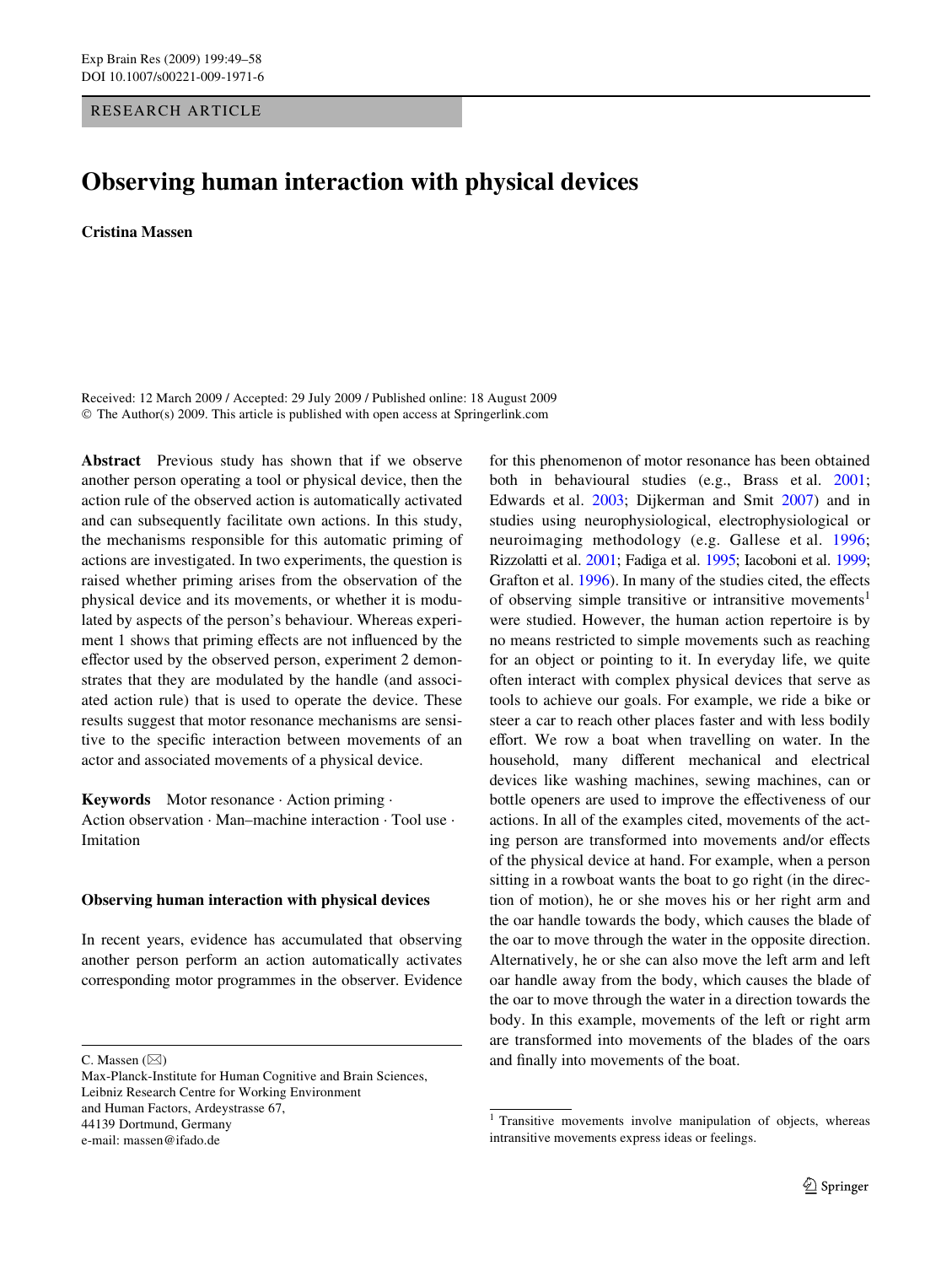This study is concerned with the effects of observing another person interacting with a physical device. From the perspective of simulation theory (Jeannerod [2001](#page-8-7)), the question arises whether observing the movements of the acting person automatically primes corresponding motor activity in the same way as with simpler actions without any devices involved. However, if action simulation subserves the function of understanding (Gallese et al. [1996](#page-8-3); see also Rizzolatti et al. [1996](#page-9-1)), or predicting the outcome (cf. Schubotz and von Cramon [2002;](#page-9-2) Wilson and Knoblich [2005](#page-9-3); Flanagan and Johansson [2003;](#page-8-8) Prinz [2006\)](#page-8-9) of others' actions, then it might not be sufficient to just simulate the movements of the acting person. Instead, some kind of simulation of the behaviour of the physical device seems necessary to fully understand the actions and their environmental consequences. It might even be the case that humans neglect the movements of the acting person under these circumstances, and instead focus on the behaviour of the physical device instead. Three pieces of evidence from the literature on action observation and motor resonance might be taken as hints to suggest that participants could focus on the behaviour of the physical device when observing humans interacting with physical devices or machines.

First, evidence from single-cell recordings shows that activity of monkey F5 mirror neurons often relates to the *function* or meaning of an action, irrespective of the exact movement observed. For instance, Kohler et al. ([2002\)](#page-8-10) found mirror neurons that discharged both when the animal performed an action and when it only heard the actionrelated sound. Ferrari et al. [\(2005](#page-8-11)) described a type of toolresponding mirror neurons whose response was specific for the kind of tool used to perform an action.

Second, it has been argued, that the same system that is involved in simulating others' actions is also used for visual imagery and the prediction of behaviour of non-living objects or entities (cf. Grush [2004\)](#page-8-12). For instance, Schubotz and von Cramon ([2002](#page-9-2)) have demonstrated in a fMRI study that predicting perceptual events activates corresponding motor schemes in lateral premotor cortex. More specifically, it was shown that the prediction of the size of a stimulus activated premotor areas involved in hand movements, whereas the prediction of pitch in auditory sequential events engaged premotor areas involved in articulation. Other evidence suggests that the mirror neuron system responds to both human and robotic actions (Press et al. [2005,](#page-8-13) [2007](#page-8-14); Gazzola et al. [2007,](#page-8-15) but see Kilner et al. [2003](#page-8-16)). Although there are also studies from the literature showing that cognitive processing of biological motion may differ from the processing of non-biological motion (e.g., Shiffrar and Freyd [1993](#page-9-4); Press et al. [2005;](#page-8-13) Kilner et al. [2003](#page-8-16)), this evidence strongly suggests that motor resonance phenomena are by no means restricted to living human or non-human beings. Furthermore, action priming studies have revealed that the mere observation of stationary objects and tools may lead to an automatic activation of corresponding actions (e.g., Tucker and Ellis [1998](#page-9-5), [2004;](#page-9-6) Grafton et al. [1997;](#page-8-17) Murata et al. [1997](#page-8-18)).

A third line of evidence, that might be relevant in our context, stems from the field of observational skill learning. Here, it has generally been shown that watching another person perform a motor skill (e.g., practising Tai Chi exercises or ballet postures) can have beneficial effects on one's own performance. In many studies on this topic, the observed movements were associated with some kind of external stimuli or object movements (e.g., a ski simulator, see Whiting et al. [1987](#page-9-7)), lending the opportunity for observational learning on the basis of the observed object movements (cf. Vogt [1995\)](#page-9-8). In addition, Wulf et al. [\(2002](#page-9-9), see also McNevin et al. [2003](#page-8-19)) have shown that, in motor skill acquisition in general, attention to more distal effects of one's own movements is more effective than attention to the movements themselves. On the basis of these results, it seems reasonable to predict motor resonance for movements of objects and physical devices when man–machine interaction is observed.

This study tries to shed light on the processing mechanisms that enable people to understand (and eventually imitate) observed interaction with physical devices. We used a paradigm in which participants have to operate a mechanical lever device (cf. Massen and Prinz [2007a](#page-8-20), [b](#page-8-21)). The lever is mounted horizontally on a plastic plate and movable around one of two possible pivotal points (see Fig. [1\)](#page-1-0).

The task is to touch one of two targets with the lever by moving its handle in the appropriate direction (towards or away from the body), taking into account the momentarily active pivotal point of the lever. For example, if the lever is movable around the left pivotal point, as shown in Fig. [1,](#page-1-0) the handle on the right side of the lever has to be moved away from the body (i.e. arm extension is required) to touch the far target, and towards the body (arm flexion) to touch the near target. When the handle is on the right, the



<span id="page-1-0"></span>**Fig. 1** Lever apparatus used in the experiments. From 'movements, actions and tool-use actions' by C. Massen and W. Prinz, in press, *Philosophical Transactions of the Royal Society B*. Copyright 2009 by The Royal Society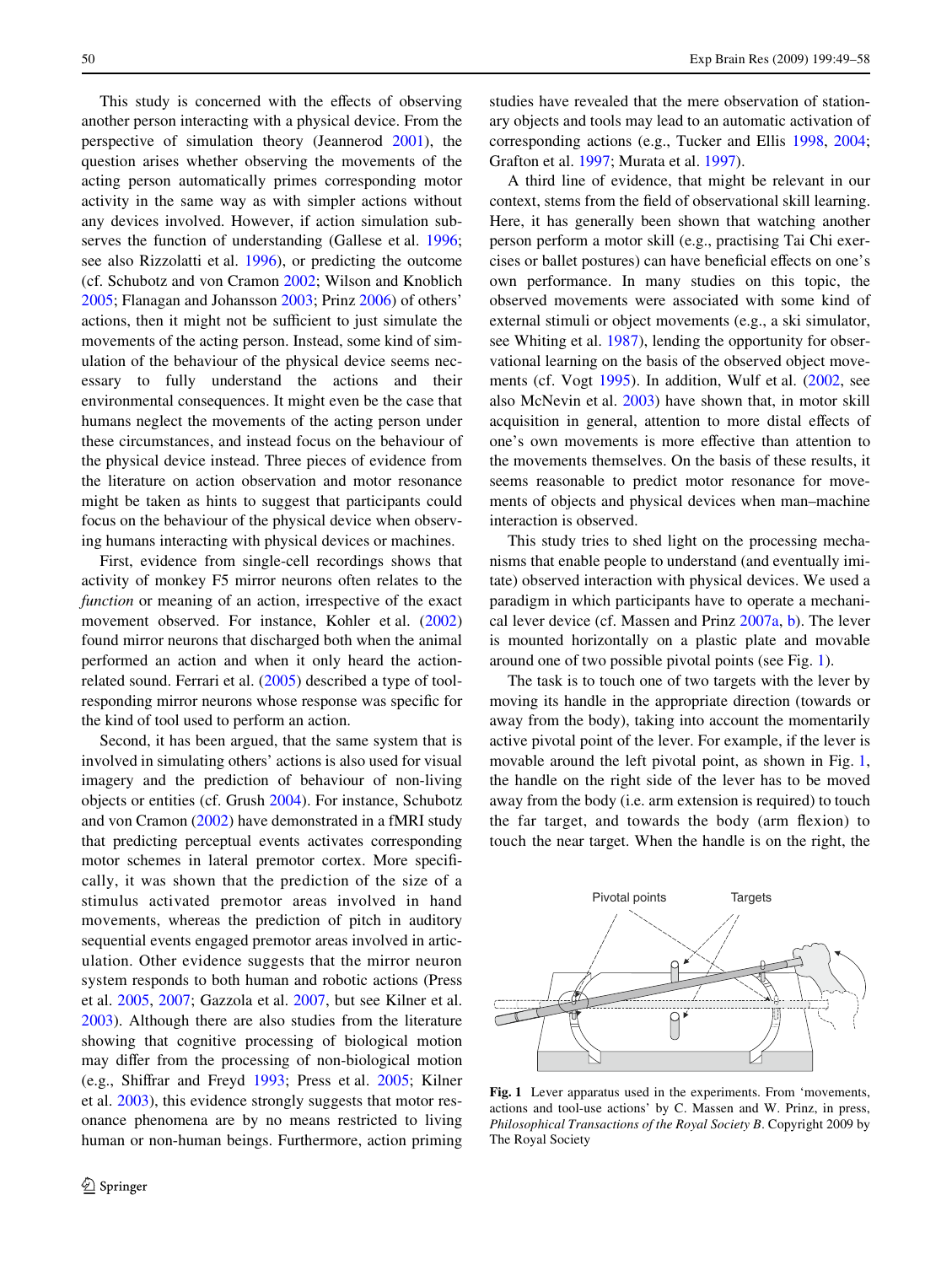left pivotal point thus implements a compatible target-tomovement mapping (or action rule) because bodily movement direction and direction of the target reached are always the same. If the lever is movable around the right pivotal point, then the handle has to be moved towards the body to touch the far target point, and away from the body to touch the near target point. Hence, when the handle is on the right, the right pivotal point implements an incompatible action rule, because the direction of the bodily movement and the direction of the target reached are always opposite to each other.

In the experimental session, two participants are sitting side by side, each operating their own lever device. Taking turns in acting, they have to observe the lever action of the other person in trial  $n - 1$  and subsequently execute a lever action in trial *n*. Trial transitions from  $n - 1$  to *n* are manipulated in four conditions. In the first condition, the pivotal point (i.e. the action rule), the target and also the bodily movement direction (towards or away from the body) are repeated from trial  $n - 1$  (observation) to trial *n* (execution). In the second condition, only the pivotal point is repeated, whereas target and bodily movement direction change. In the third condition, the pivotal point changes, the target is repeated, and the movement also changes. In the fourth condition, both the pivotal point and the target change, but the bodily movement direction is repeated.

With this setup, it is possible to analyse the effects of observing the other's action in trial  $n - 1$  on executing an action in trial *n*. A previous study on this topic (Massen and Prinz [2007b\)](#page-8-21) has yielded the result that participants show better performance (in terms of reaction times and/or error rates) when they have observed a lever action with the same pivotal point (i.e. the same action rule) in the previous trial, even when target and bodily movement directions were different. These results suggest that the observation of complex actions leads to an automatic activation of the action rule observed. However, they leave open the question whether participants simulate the behaviour of the physical device observed (ignoring the movements of the person observed), or whether their simulation includes aspects of the person's behaviour.

In order to investigate this question, in this study, experimental conditions were created that differed with respect to the behaviour of the person observed, but were constant with respect to the functioning of the physical device. In experiment 1, participants observed a model person acting either with the same or the other arm (but with the same handle), which did not affect observational priming. In experiment 2, participants observed a model that executed actions using the handle on the other side of the lever device, but with the same arm. In this group, the action rule implemented by each pivotal point reverses for the model (i.e., if the right handle is used, the left pivotal point implements

the compatible rule and the right one the incompatible, but if the left handle is used, the left pivotal point implements the incompatible rule and the right one the compatible). The results show that priming effects are modulated by the way the lever is operated and suggest that action priming is sensitive to the specific interaction between human movements and associated movements of a physical device.

## **Experiment 1**

In experiment 1, a model and a participant were sitting side by side, taking turns in operating their lever devices. The participants always used their right arm and the right handle of their lever device. One group of participants observed a model who executed lever actions with the left arm (but using the right handle, see Fig. [2](#page-2-0)), the other group of participants observed a model who used the right arm and the right handle, similar to the participants did. If participants simulate the lever device, then the effects of observation (i.e. better performance in the conditions where the pivotal point/action rule is repeated) should not be modulated by the effector used by the model person. However, if group differences are found, then it may be concluded that participants include specific aspects of the model's behaviour (i.e. the effector used) in their simulation.

## **Method**

#### Participants

Sixty right-handed participants from the subject pool of the Max-Planck-Institute in Leipzig served as participants, 30 in each observation condition. They were paid 7 Euros for their participation. The local ethics committee approved the study, and all the participants gave informed consent.



<span id="page-2-0"></span>Fig. 2 Experimental setup in experiment 1. The figure shows the group who observed a model using the left arm to operate the lever device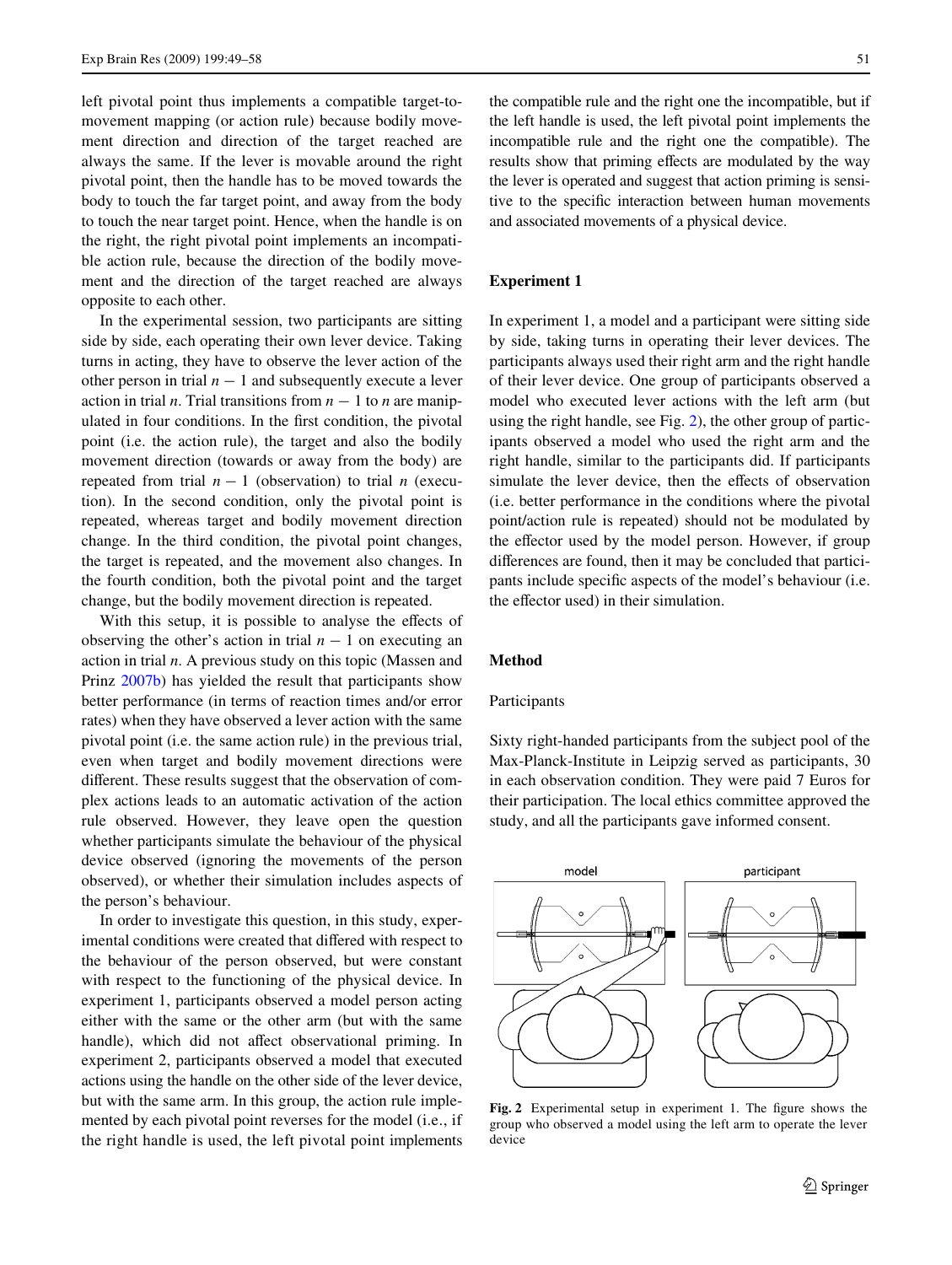# Apparatus

The apparatus consisted of a metallic lever that was mounted horizontally on a plastic plate (62.5 cm  $\times$  44.5 cm) and movable around two possible pivotal points (see Fig. [1](#page-1-0)). These were located in a distance of 32.5 cm to each other and in a distance of 11 cm from the near end of the respective lever handle. Each pivotal point could be locked and unlocked by a magnet attached beneath it. If one of them was unlocked, the lever was movable around the other one; if both were locked, the lever was not movable at all. Two possible target points (wired, elastic pins with a light diode on top of it), which were situated orthogonal to the lever (each at a distance of 10 cm from the lever and of 16 cm from the pivotal points), could be touched with the lever by moving its handle in the appropriate direction (towards versus away from the body in the horizontal plane), depending on the momentarily 'active' pivotal point. A reversal movement (initiation of the movement in the wrong direction and subsequent correction) was possible.

If one of the target pins was touched by the lever (participants were instructed to stop at the target, but it was difficult to go through the target position anyway because of the wired elastic pins), then the light diode on top of it was turned on. Light diodes on each pivotal point signalled whether it was active at the moment (if the light diode was turned on, then the lever was movable around this point). The light diodes could be turned on and off by signals via the parallel port of a standard IBM-compatible computer, and the pivotal points could be locked or unlocked by it. In turn, the computer received signals about the position of the lever: Whether it was in the resting position, left it in the direction away from the body or left it in the direction towards the body, and touched the far-target point or touched the near-target point.

#### Design and procedure

The experiment took place in a dimly illuminated room. Model persons<sup>2</sup> were already familiar with the task and were counterbalanced across groups. In order to motivate new participants to pay attention to the expert's actions, they were instructed to take turns in acting with an expert (model) person and to pay attention to this expert's actions. The model person was instructed to also watch the actions of the new participant in turn. The model person, who was sitting on the left, was always the one to begin, acting in trials with odd numbers. The participant performed in trials with even numbers. Only the data of the participant were analysed.

Both lever devices were connected to two different parallel ports of the same computer. This allowed us to independently control trial events for the two lever devices. For each participant, there were four different combinations of pivotal (left/right) and target points (far/near). As trial events for both participants were independent from one another, this resulted in 16 possible types of transitions between observation trials in  $n - 1$  and execution trials in *n.* These can be reduced to four relevant transition conditions (pivot and target repeated; pivot repeated/target changed; pivot changed/target repeated, pivot changed/target changed). All the possible transitions appeared equally often and in a randomized order. We also controlled for the effects of trial  $n - 2$ . Participants were informed about the task, which was to touch one of the target points with the lever by moving the lever's handle in the appropriate direction. Each trial started with a preparation interval of 1600 ms. Then one of the target point diodes and one of the pivotal point diodes were turned on to inform the subject about the active pivotal point and the target point to touch. Simultaneously with the appearance of the instruction lights, the other pivotal point was unlocked to allow the lever to rotate around the active, lighted pivotal point. The acting subject had to decide in which direction to move the lever handle. Reaction time was defined as the time from the lighting of the diodes to the lever's leaving of the resting position. As soon as the participant reacted and the lever left its resting position, all the diodes were turned off until one of the target points was reached and touched by the lever, which caused the light diode on the target point to again light up. Movement time was measured from the point in time when the lever left its resting position until one of the target points was touched.

After one of the target points had been touched, the lever was to be moved back to the resting position, all the lights were turned off and both pivotal points were locked. Then, the next trial started.

There was a practice block of 20 trials (except for the number of trials, the practice block was identical to the experimental blocks of the respective condition). Participants went through one experimental block of 256 trials. Thus, they observed 128 trials executed by the model and executed 128 trials themselves. The experiment took approximately 25 min.

## **Results**

Dependent variables were reaction times for correct responses and error rates. Errors were all reactions that were initiated in the wrong movement direction, irrespective

<sup>&</sup>lt;sup>2</sup> The reason for using an expert in the experiments was that we excluded all those trials from analysis in which the model made an error and we wanted to minimize the number of these errors.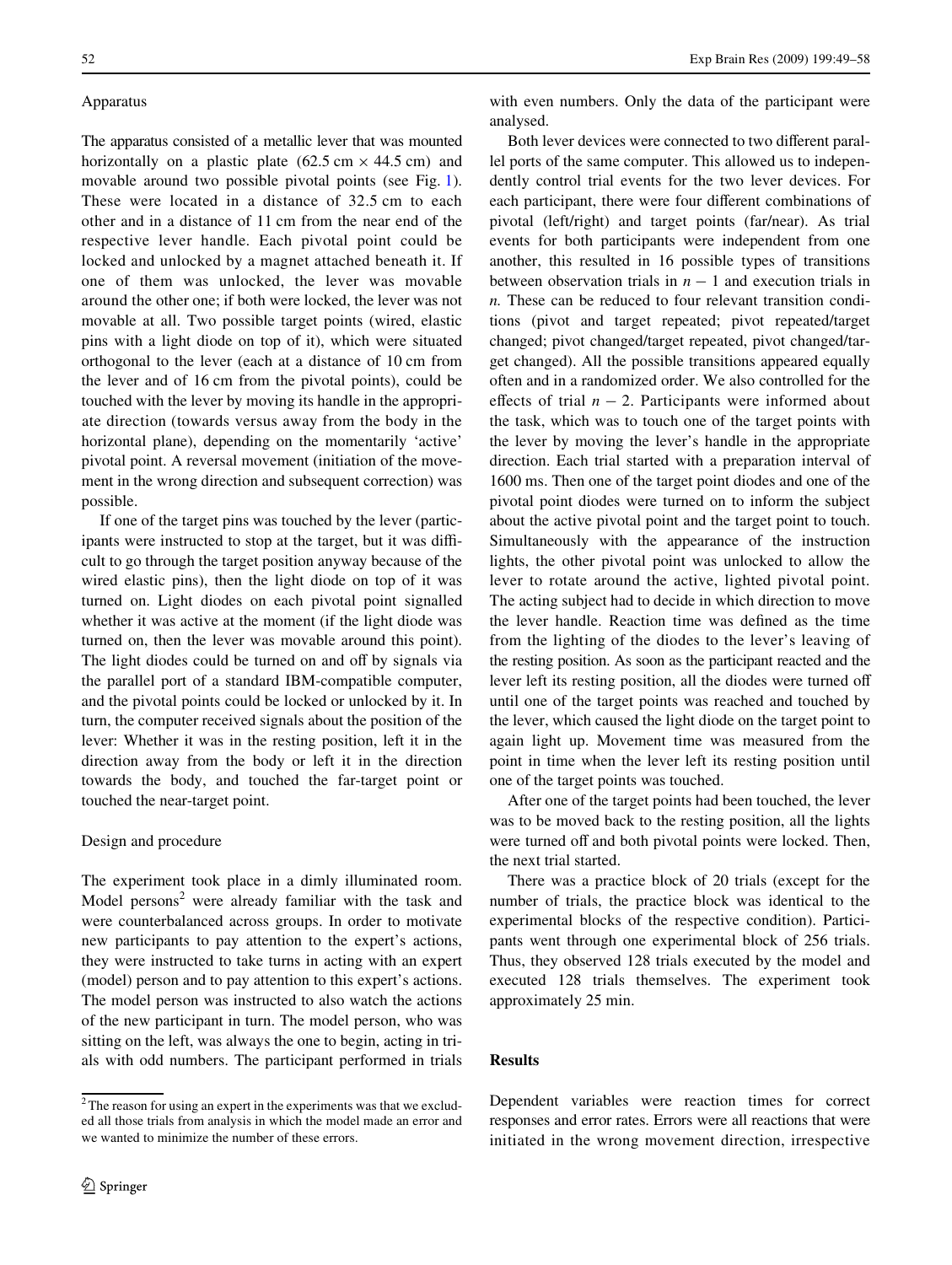<span id="page-4-0"></span>

|  |  |  |  |  |  |  |  | Table 1 Reaction Times (RTs, in ms) and Percentage Error (PE) in experiments 1 and 2 as a function of group and transition condition |  |  |  |  |  |  |
|--|--|--|--|--|--|--|--|--------------------------------------------------------------------------------------------------------------------------------------|--|--|--|--|--|--|
|--|--|--|--|--|--|--|--|--------------------------------------------------------------------------------------------------------------------------------------|--|--|--|--|--|--|

|                 |                   |                                    | Transition condition |                                   |              |                                   |              |                                  |              |
|-----------------|-------------------|------------------------------------|----------------------|-----------------------------------|--------------|-----------------------------------|--------------|----------------------------------|--------------|
|                 |                   | Pivot repeated/<br>target repeated |                      | Pivot repeated/<br>target changed |              | Pivot changed/<br>target repeated |              | Pivot changed/<br>target changed |              |
| Group           |                   | <b>RT</b>                          | PE.                  | RT                                | PE           | RT                                | <b>PE</b>    | RT                               | PE           |
| Exp 1: Effector | Same              | 420                                | 23.4                 | 426                               | 26.2         | 431                               | 28.3         | 435                              | 28.0         |
|                 | Different         | 452                                | 18.9                 | 459                               | 20.5         | 471                               | 24.6         | 465                              | 24.6         |
| Exp 2: Handle   | Same<br>Different | 409<br>437                         | 23.1<br>21.4         | 424<br>430                        | 24.3<br>23.6 | 431<br>432                        | 29.6<br>23.6 | 426<br>433                       | 30.8<br>25.3 |

<span id="page-4-1"></span>**Fig. 3** Reaction Times (in ms) and Error Rates (in %) as a function of pivot transition and group in experiment 1. Error bars show standard deviations



of whether they were corrected or not. All the trials after an error made by the model in trial  $n - 1$  were excluded from analysis.<sup>3</sup> Anticipations ( $RT < 100$  ms) were also excluded from analysis. As there were no effects on movement times, they are not reported in the following. An alpha level of 0.05 was used for all the statistical tests.

# Reaction times

Median reaction times for correct responses were calculated for each transition condition and each participant. Data were analysed with a three-way ANOVA with group (same effector observed versus different effector observed) as between-subjects factor and pivot transition (pivot repeated versus pivot changed), and target transition (target repeated versus target changed) as within-subjects factors. Mean RTs are depicted in Table [1](#page-4-0).

The ANOVA revealed a significant main effect of pivot transition  $(F_{(1, 58)} = 8.6; P < 0.01; MSE = 874.4)$ , which was due to faster reaction times when participants had observed an action with the same pivot/rule in the previous trial (cf. Fig.  $3$ , left panel). Neither the main effect of group  $(F_{(1, 58)} = 2.8; P = 0.10; MSE = 25119.2)$  nor any other effect reached statistical significance (all  $Fs < 1$ ). Analyses within groups indicated that the main effect of pivot transition was significant in the group who observed a model using the right arm  $(F_{(1, 29)} = 5.2; P < 0.05; MSE = 586.4)$ and just missed statistical significance in the group who observed a model using the left arm  $(F_{(1, 29)} = 3.9)$ ;  $P = 0.057$ , MSE = 1162.5).

## Error rates

For each participant, error rates in each of the four transition conditions were calculated. The means are depicted in Table [1](#page-4-0). The ANOVA revealed a significant main effect of pivot transition  $(F_{(1, 58)} = 13.9; P < 0.01; \text{MSE} = 72.5)$  that was because of participants committing fewer errors when they had observed an action with the same pivot in the previous trial (cf. Fig. [3](#page-4-1), right panel). Analyses within groups showed that the main effect of pivot transition was significant in the group who observed a model using the right arm  $(F_{(1, 29)} = 5.4; \text{MSE} = 62.1; P < 0.05)$  and also in the other group  $(F_{(1, 29)} = 8.5; \text{MSE} = 82.9; P < 0.01)$ . Neither the main effect of group ( $F_{(1, 58)} = 1.6$ ; MSE = 677.3;  $P = 0.20$ ) nor any other effect reached statistical significance (all  $Fs < 1$ ).

# **Discussion**

Experiment 1 was conducted to investigate whether the effects of observing a model person operating a physical

<sup>&</sup>lt;sup>3</sup> Performance of the model participants in the trials preceding those that were analysed for participants did not differ significantly when analysed as a function of group and transition condition of the subsequent trial. In experiment 1, there was a trend towards slower RTs and MTs when models used the left arm, but this trend was not significant. In experiment 2, there were no effects of group or subsequent transition condition for model participants.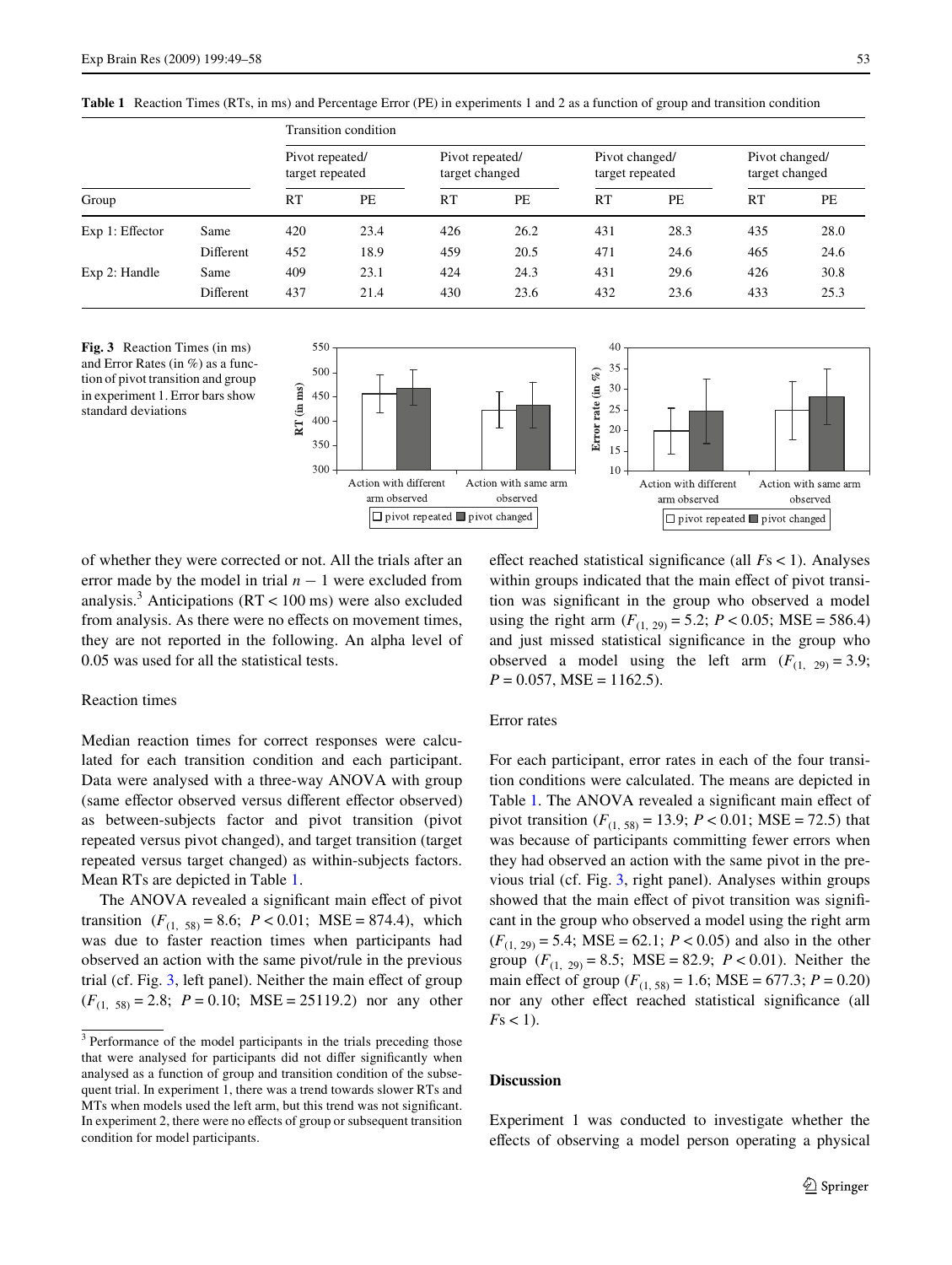device are modulated by the effector used by the model. The results show that participants in both groups made fewer errors and were faster when they had observed an action with the same pivotal point and action rule in the previous trial. However, these effects were not influenced by the effector used by the model. One further aspect of the results of experiment 1 should be noted, though. Although the main effect of group did not reach statistical significance, participants who observed a model using the same arm were faster than participants who observed a model using the other arm. Note however, that they also made more errors than participants of the other group (although again not significant), suggesting a speed–accuracy tradeoff here. If this pattern is not due to a priori differences between the two groups, it could indicate that the observation of a model's behaviour biases the participant towards not only faster, but also more error-prone response when the model's behaviour and response requirements closely match those of his own.

One possible explanation for the lack of a clear influence of the observed effector on priming effects is that the participants simply imagine the behaviour of the physical device. In this context, it should be noted that the observation effects we report are not due to perceptual priming arising from the task cues. In our previous study, the effects were still found under conditions where the task cues of the model are either not visible for the observer, or not present because the pivot remains constant within a person. Hence, priming arising from observation must be due to the observation of the movements of the lever device according to the explanation offered above.

Another possibility is that changing the effector used by the model might be too weak a manipulation to test the hypothesis that priming effects are influenced by the movements of the person observed. Although effector-specific action priming effects have been reported in the literature (e.g. Bach et al. [2007;](#page-8-22) Buccino et al. [2001](#page-8-23); Gillmeister et al. [2008\)](#page-8-24), there are also studies on intentional imitation suggesting that humans often neglect the effector with which an observed action is executed (e.g., Bekkering et al. [2000](#page-8-25); Wohlschläger et al. [2003\)](#page-9-10). Therefore, in experiment 2, the way how the model operated the lever device was changed in a more substantial way to test whether the results of experiment 1 would be replicated under these conditions.

#### **Experiment 2**

In experiment 2, one half of the participants observed a model operating the lever device using the left handle (cf. Fig. [4](#page-5-0)), whereas the other half observed a model that used



<span id="page-5-0"></span>Fig. 4 Experimental setup in experiment 2. The figure shows the group, who observed a model using the left handle to operate the lever device

the right handle to operate it. If the left handle is used, then the action rule implemented by each pivotal point reverses: The left pivotal point defines an incompatible and the right one a compatible rule, as compared to a compatible rule defined by the left pivotal point and an incompatible rule defined by the right pivotal point if the right handle is used. Thus, the action rules that have to be applied to touch one of the targets reverse, when the left handle is used. Note however, that the movements of the physical device remain exactly the same, regardless of whether the right or left handle is used to operate it.

If participants only simulate the physical device and its movements, then they should always benefit from a repetition of the pivotal point across trials, even if this means that an action with a different action rule is observed when the model uses the left handle. Conversely, if the participants only simulate the abstract action rule applied by the model, then priming effects should reverse when the model used the left handle. In this case, performance should be better when the pivotal point changes because then the action rule remains the same. If participants take into account both aspects of the action, then priming effects should be reduced or even disappear when the model uses the left handle.

#### **Method**

#### Participants

Seventy-two right-handed participants from the subject pool of the Max-Planck Institute in Leipzig served as participants. None of them had participated in experiment 1. They were paid 7 Euros for their participation. The local ethics committee approved the study, and all the participants gave informed consent.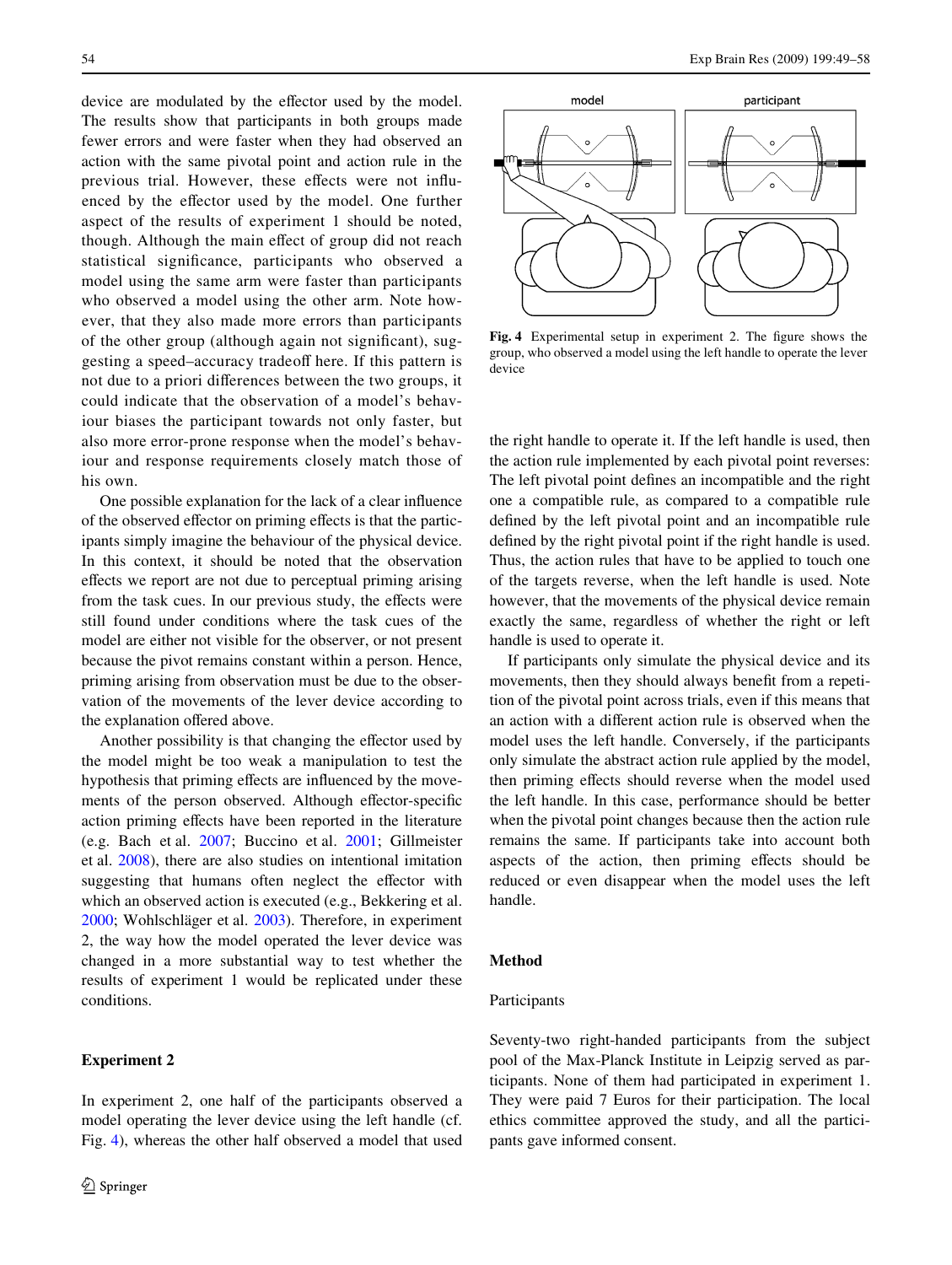## Apparatus

The apparatus was the same as in experiment 1.

# Design and procedure

Participants used the right arm and the right handle to operate their lever device. They were randomly assigned to one of two groups in which model persons used their right arm to operate either the left handle (first group) or the right handle (second group). Model persons as well as sitting positions of participants were counterbalanced across groups. In all other respects, the procedure was the same as in experiment 1.

There was a practice block of 20 trials. Participants went through one experimental block of 256 trials. The experiment took approximately 25 min.

# **Results**

#### Reaction times

Data were analysed with a three-way ANOVA with handle group (model uses the same handle versus model uses the other handle) as between-subjects factor and pivot transition (pivot repeated versus pivot changed) and target transition (target repeated versus target changed) as within-subjects factors. Mean RTs are depicted in Table [1.](#page-4-0) The ANOVA yielded no significant main effect of pivot transition  $(F_{(1, 70)} = 3.2;$  $MSE = 670.1$ ;  $P = 0.08$ ), but a significant interaction of pivot transition and handle group  $(F_{(1, 70)} = 5.0; \text{MSE} =$ 670.1,  $P < 0.05$ ). This interaction (cf. Fig. [5,](#page-6-0) left panel) was due to the fact that participants who observed actions with the same handle had faster reaction times when the pivot of the device was the same between trials  $(F_{(1, 35)} = 7.5;$  $MSE = 730.6$ ;  $P < 0.01$ ), whereas there was no effect of pivot transition for the other group  $(F_{(1, 35)} < 1; \text{MSE} = 609.6)$ . Furthermore, the ANOVA revealed no main effect of target transition  $(F_{(1, 70)} < 1; \text{ MSE} = 697.1)$  nor of the interaction between target transition and handle group

 $(F_{(1, 70)} = 1.8; \text{ MSE} = 697.1).$  The only other significant effect was a three-way interaction of target transition, pivot transition and handle group  $(F_{(1, 70)} = 5.5; P < 0.05;$  $MSE = 617.5$ . Analyses within groups indicated that for participants who observed a model using the same handle, there was a significant interaction between pivot transition and target transition  $(F_{(1,35)} = 6.2; P < 0.05; \text{MSE} = 570.2),$ indicating that the main effect of pivot transition was mainly driven by fast RTs in the condition where both, pivot and target, were repeated. No such effect occurred in participants who observed a model using the other handle  $(F_{(1, 35)} < 1; \text{MSE} = 664.8).$ 

# Error rates

Error rates are depicted in Table [1.](#page-4-0) The ANOVA yielded a significant main effect of pivot transition, which was due to lower error rates when participants had observed a lever action with the same pivot in the previous trial  $(F_{(1, 70)} = 13.1; \text{ MSE} = 98.8; P < 0.01)$ . The interaction of pivot transition and handle group just missed statistical significance  $(F_{(1, 70)} = 3.9; \text{MSE} = 98.8; P = 0.054)$ . Analyses within groups indicated that the main effect of pivot transition was significant for participants who observed a model using the same handle  $(F_{(1, 35)} = 12.0; \text{MSE} = 128.3;$  $P < 0.01$ ), whereas it was not significant for the other group  $(F_{(1, 35)} = 2.0; \text{ MSE} = 69.3)$ . There were no significant effects of handle group ( $F_{(1, 70)} = 1.1$ ; MSE = 811.0), target transition ( $F_{(1, 70)} = 3.0$ ; MSE = 60.7) or any other effect (all  $Fs < 1$ ). Figure [5](#page-6-0) (right panel) shows error rates for both groups, collapsed across the conditions with pivot repeated versus pivot not repeated.

## **Discussion**

The results of experiment 2 show that participants do not simply simulate the physical device and its movements. Although exactly the same lever movements were observed in the two observation conditions of experiment 2, priming through observation was only evident for

<span id="page-6-0"></span>**Fig. 5** Reaction Times (in ms) and Error Rates (in %) as a function of pivot transition and group in experiment 2. Error bars show standard deviations

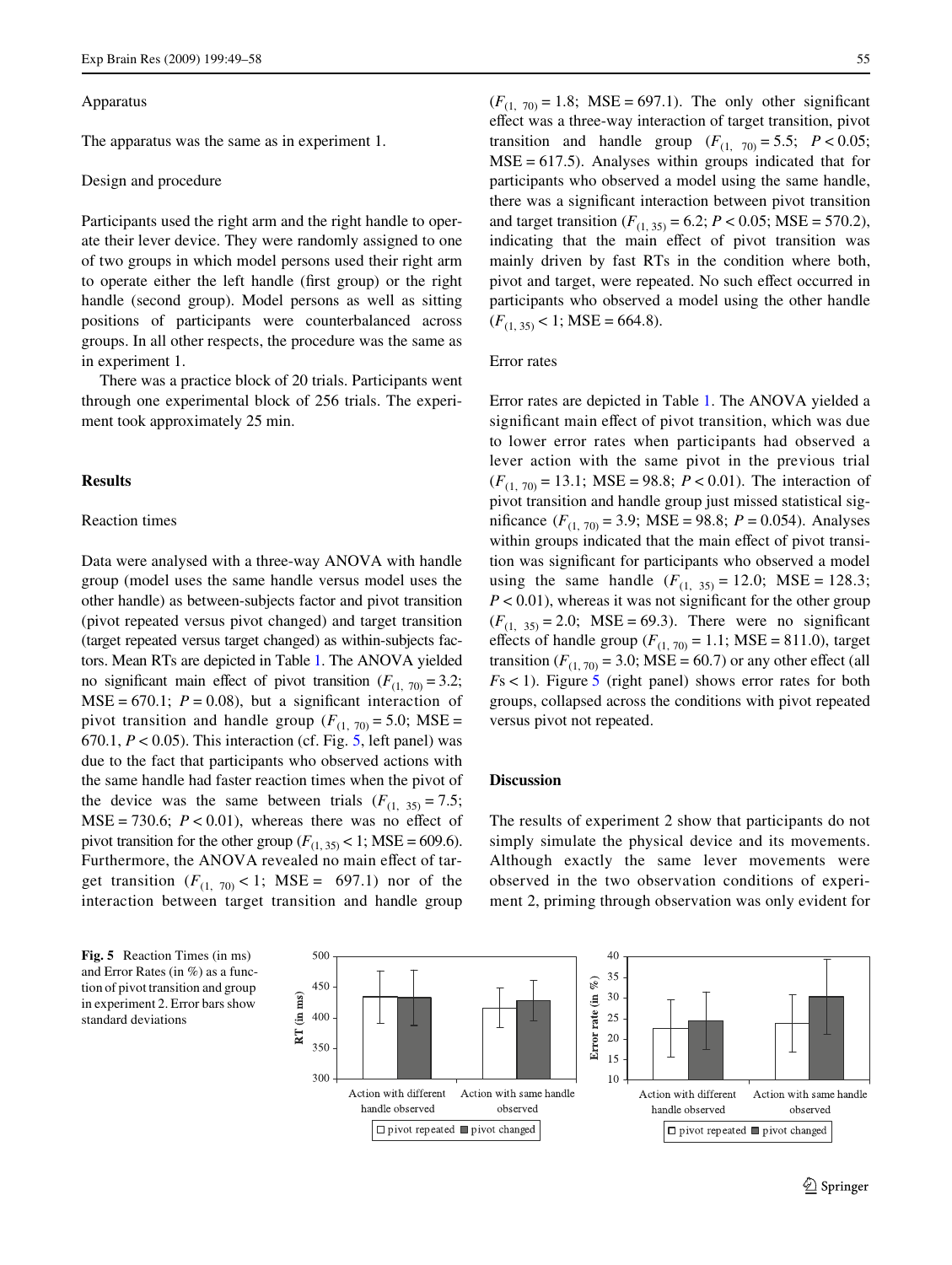participants who observed a model operating the same handle of the lever.

Furthermore, the results are also not consistent with the hypothesis that participants only simulate the action rule applied by the model, ignoring the functioning of the tool. In this case, priming effects should have reversed for those participants who observed actions with the other handle. This was not the case, however. The pattern of results obtained suggests that priming effects are sensitive to both the action rules applied by the model and the behaviour of the tool  $<sup>4</sup>$ </sup>

A somewhat surprising feature of the results is the fact that for RTs, the effect of pivot repetition was modulated by the target factor for participants who observed a model using the same handle. This result seems to suggest that priming is dependent on both pivot and target repetitions and shows that target information is also taken into account. However, as there were no effects of target transition (or of its interaction with pivot transition) either in our previous study or in experiment 1 of this study, caution seems warranted in placing too much emphasis on this aspect of the results. Further study is required to clarify whether this is a reliable result, and if so, under what conditions it emerges.

It might be objected that the observation of a model using the other handle to operate the lever device goes along with the observation of a somewhat awkward grip, because models used their right arm at the left handle. In another experiment from our lab, which has not been included in this study due to space limitations, models used the left arm at the left handle and the results were essentially the same, with no priming emerging from observation. This renders any explanation in terms of awkwardness of the grip observed unlikely.

# **General discussion**

The experiments conducted in this study aimed at further investigating priming mechanisms in the observation of others interacting with a physical device. More specifically, the question was raised whether participants would focus on the behaviour of the physical device, or whether observational effects would reflect the behaviour of the human model. Whereas experiment 1 showed that priming effects are not modulated by the effector that is used by the model, experiment 2 demonstrated that they are sensitive to the handle and action rule used by the model.

On the one hand, these results replicate previous results (cf. Massen and Prinz [2007b](#page-8-21)) in demonstrating that participants show better performance when they have observed a lever action with the same pivotal point and action rule in the previous trial. On the other hand, the results obtained extend those of our previous study in showing that participants neither exclusively focus on the behaviour of the physical device, nor exclusively simulate the abstract action rule applied by the model. Instead, the pattern of results suggests that action priming effects are rather specific and reflect the combination of both aspects of the action.

There are many studies from the literature on imitation that suggest that participants decompose an observed action into hierarchically organized subcomponents, of which the goal component is the most important and receives more attention than the means with which it is achieved (e.g., Bekkering et al. [2000](#page-8-25); Wohlschläger et al. [2003\)](#page-9-10). However, other studies (e.g., Bird et al.  $2007$ ) have failed to find evidence for such an imitation-specific dominance of goals in action observation. Instead, they have shown that the saliency of an action component in the respective action context determines what is activated in action observation. Consistent with these results, for the more complex actions investigated here, the abstract way (*the how*) an action is performed seems to be more important than the target of the action.

On the one hand, the way how the action is performed is determined by the pivotal point or functioning of the mechanical device. Therefore, one might expect participants to focus attention on its behaviour and disregard the behaviour of the model (e.g., whether it uses the right or left handle as a means to make the lever move). More generally speaking, if humans operate technical devices, they themselves can be considered a means to make the device behave in the desired way, and their behaviour might therefore be neglected in action observation.

On the other hand, there is also evidence for a special role of human and/or biological motion for action observation and action simulation. For instance, Kilner et al. ([2003\)](#page-8-16) demonstrated that observing another human making incongruent movements had a significant interference effect on simultaneously executed movements, whereas no interference occurred when participants observed a robotic arm making incongruent movements. Press et al. ([2005\)](#page-8-13) reported that observation of an incongruent robotic movement can lead to interference with a simultaneously executed action, but to a lesser degree than observation of an incongruent human movement. These results suggest a special preference for simulating movements of a person as opposed to simulating those of objects or physical devices.

<sup>&</sup>lt;sup>4</sup> This interpretation is further corroborated by an analysis of the data of the model participants as a function of handle condition and transition condition in the previous trial. They showed significant priming effects for repeating the pivot of the lever device even when they observed actions with the other handle. However, these priming effects were significantly smaller than those obtained when actions with the same handle were observed.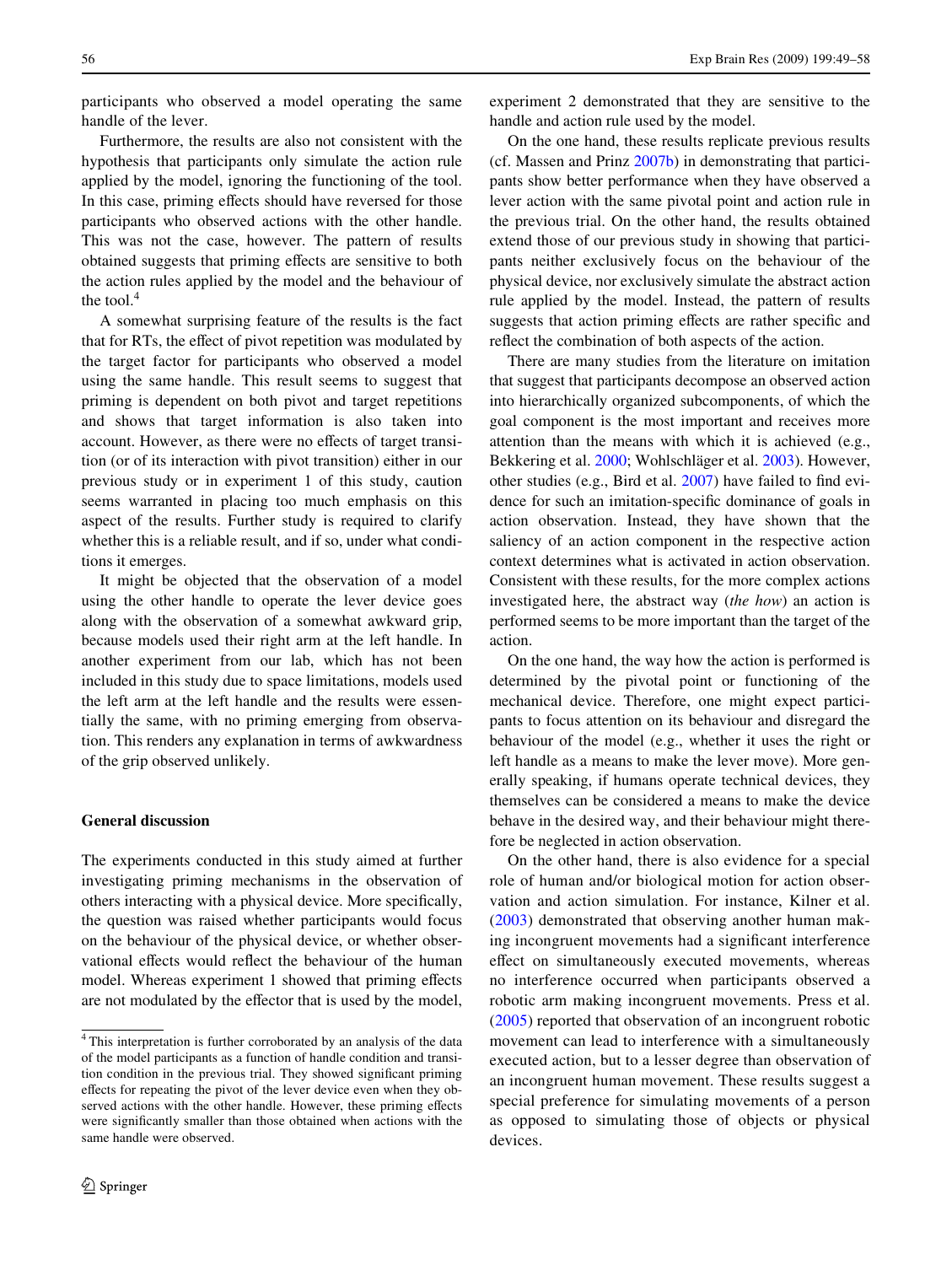Our data suggest that participants take into account both, the movements of the actor as well as those of the physical device, when observing human interaction with physical devices. A recent study on cooperative action, although tackling a different research question, is in accordance with this view. Shibata et al. ([2007\)](#page-9-11) used near-infrared spectroscopy to measure brain activation in participants, who watched movie clips of a person passing an object to a receiver. The movies differed with respect to the appropriateness of the receiving action for the specific passing action displayed. For instance, an inappropriate action would be to try to catch a big object that approaches straight from the front using a precision grip, instead of a power grip. The results showed greater activation for receiving actions that were appropriate for the specific passing action in brain areas typically associated with the mirror neuron system. Hence, motor activation reflected not only the receiving action, but also the prior passing action. The authors conclude that the mirror neuron system might be involved in the understanding of cooperative action. In a similar way as the understanding of cooperative action between humans, the understanding of human interaction with physical devices depends on both, the action of the human actor and the behaviour of the physical device. The actor's movements have to be selected according to the mechanical structure of the physical device to generate the desired environmental effect. The present results are in accordance with the results by Shibata et al. ([2007\)](#page-9-11) in showing that motor resonance depends on both, the movements of an actor and the associated behaviour of the physical device. The fact that priming effects were only sensitive to those aspects of the human movement, which are of functional relevance for the action, suggests that a function of this kind of motor resonance could be needed to facilitate action understanding or action prediction.

**Acknowledgments** I would like to thank Henrik Grunert for constructing the lever devices and Katharina Horstkotte, Babett Wedau, Sascha Weis, Ramona Kaiser and Julia Michael for their help with data acquisition.

**Open Access** This article is distributed under the terms of the Creative Commons Attribution Noncommercial License which permits any noncommercial use, distribution, and reproduction in any medium, provided the original author(s) and source are credited.

#### **References**

- <span id="page-8-22"></span>Bach P, Peatfield NA, Tipper SP (2007) Focusing on body sites: the role of spatial attention in action perception. Exp Brain Res 178:509–517
- <span id="page-8-25"></span>Bekkering H, Wohlschläger A, Gattis M (2000) Imitation of gestures in children is goal-directed. Q J Exp Psychol 53:153–164
- <span id="page-8-26"></span>Bird G, Brindley R, Leighton J, Heyes C (2007) General processes, rather than "goals", explain imitation errors. J Exp Psychol Hum Percept Perform 33:1158–1169
- <span id="page-8-0"></span>Brass M, Bekkering H, Prinz W (2001) Movement observation affects movement execution in a simple response task. Acta Psychol 106:3–22
- <span id="page-8-23"></span>Buccino G, Binkofski F, Fink GR, Fadiga L, Fogassi L, Gallese V, Seitz RJ, Zilles K, Rizzolatti G, Freund HJ (2001) Action observation activates premotor and parietal areas in a somatotopic manner: an fMRI study. Eur J Neurosci 13:400–404
- <span id="page-8-2"></span>Dijkerman HC, Smit MC (2007) Interference of grasping observation during prehension, a behavioural study. Exp Brain Res 176:387–396
- <span id="page-8-1"></span>Edwards MG, Humphreys GW, Castiello U (2003) Motor facilitation following action observation: a behavioural study in prehensile action. Brain Cogn 53:495–502
- <span id="page-8-4"></span>Fadiga L, Fogassi L, Pavesi G, Rizzolatti G (1995) Motor facilitation during action observation: a magnetic stimulation study. J Neurophysiol 73:2608–2611
- <span id="page-8-11"></span>Ferrari PF, Rozzi S, Fogassi L (2005) Mirror neurons responding to observation of actions made with tools in monkey ventral premotor cortex. J Cogn Neurosci 17:212–226
- <span id="page-8-8"></span>Flanagan JR, Johansson RS (2003) Action plans used in action observation. Nature 424:769–771
- <span id="page-8-3"></span>Gallese V, Fadiga L, Fogassi L, Rizzolatti G (1996) Action recognition in the premotor cortex. Brain 119:593–609
- <span id="page-8-15"></span>Gazzola V, Rizzolatti G, Wicker B, Keysers C (2007) The anthropomorphic brain: the mirror neuron system responds to human and robotic actions. Neuroimage 35:1674–1684
- <span id="page-8-24"></span>Gillmeister H, Catmur C, Liepelt R, Brass M, Heyes C (2008) Experience-based priming of body parts: a study of action imitation. Brain Res 1217:157–170
- <span id="page-8-6"></span>Grafton ST, Arbib MA, Fadiga L, Rizzolatti G (1996) Localization of grasp representations in humans by PET: 2 observation compared with imagination. Exp Brain Res 112:103–111
- <span id="page-8-17"></span>Grafton ST, Fadiga L, Arbib MA, Rizzolatti G (1997) Premotor cortex activation during observation and naming of familiar tools. Neuroimage 6:231–236
- <span id="page-8-12"></span>Grush R (2004) The emulation theory of representation: motor control, imagery, and perception. Behav Brain Sci 27:377–442
- <span id="page-8-5"></span>Iacoboni M, Woods RP, Brass M, Bekkering H, Mazziotta JC, Rizzolatti G (1999) Cortical mechanisms of human imitation. Science 286:2526–2528
- <span id="page-8-7"></span>Jeannerod M (2001) Neural simulation of action: a unifying mechanism for motor cognition. Neuroimage 14:103–109
- <span id="page-8-16"></span>Kilner JM, Paulignan Y, Blakemore SJ (2003) An interference effect of observed biological movement on action. Curr Biol 13:522–525
- <span id="page-8-10"></span>Kohler E, Keysers C, Umiltà MA, Fogassi L, Gallese V, Rizzolatti G (2002) Hearing sounds, understanding actions: action representation in mirror neurons. Science 297:846–848
- <span id="page-8-20"></span>Massen C, Prinz W (2007a) Programming tool-use actions. J Exp Psychol Hum Percept Perform 33:692–704
- <span id="page-8-21"></span>Massen C, Prinz W (2007b) Activation of action rules in action observation. J Exp Psychol Learn Mem Cogn 33:1118–1130
- <span id="page-8-19"></span>McNevin NH, Shea CH, Wulf G (2003) Increasing the distance of an external focus of attention enhances learning. Psychol Res 67:22–29
- <span id="page-8-18"></span>Murata A, Fadiga L, Fogassi L, Gallese V, Raos V, Rizzolatti G (1997) Object representation in the ventral premotor cortex (area F5) of the monkey. J Neurophysiol 78:2226–2230
- <span id="page-8-13"></span>Press C, Bird G, Flach R, Heyes C (2005) Robotic movement elicits automatic imitation. Cogn Brain Res 25:632–640
- <span id="page-8-14"></span>Press C, Gillmeister H, Heyes C (2007) Sensorimotor experience enhances automatic imitation of robotic action. Proc R Soc Lond B Biol Sci 274:2509–2514
- <span id="page-8-9"></span>Prinz W (2006) What re-enactment earns us. Cortex 42:515–517